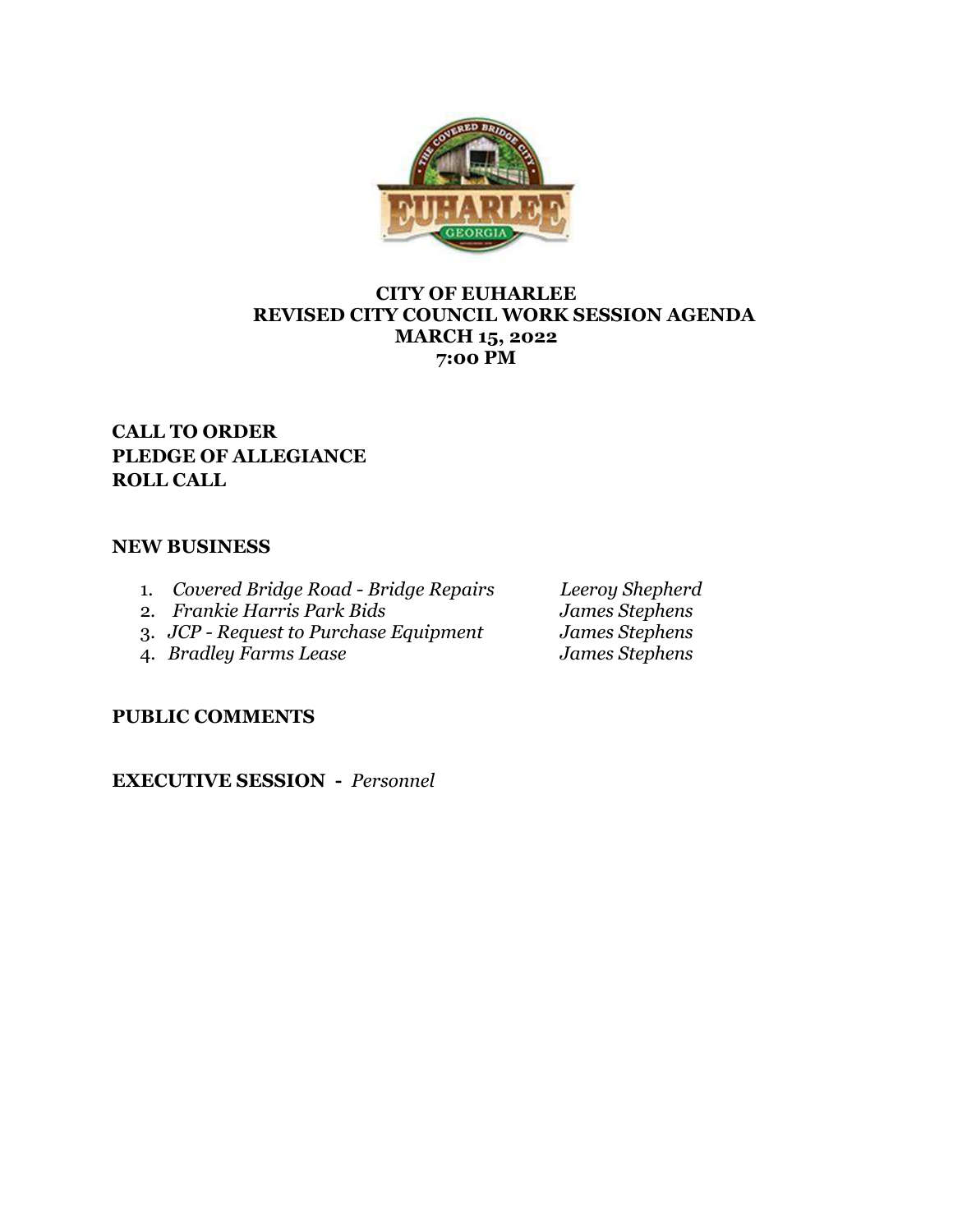## **CITY OF EUHARLEE CITY COUNCIL WORK SESSION MINUTES MARCH 15, 2022**

Mayor Craig Guyton called the meeting to order, City Manager James Stephens led prayer, followed with the Pledge of Allegiance.

The following were present: Mayor Craig Guyton, Council Members Tim Abbott, Greg Free, David Duncan, Joe Turner, and City Manager James Stephens.

#### **NEW BUSINESS**

#### *Covered Bridge Road Bridge Repairs - Leeroy Shepherd*

Leeroy Shepherd, Public Works, Buildings & Roads department stated the council had before them documentation for Covered Bridge Road bridge repairs from L.C. Whitford and Company. He said the joints on the bridge have started to deteriorate. They will remove the concrete headers and cut down to the top matt of rebar, and then place back a GDOT approved concrete patch. Bartow County will then regrave, grind the road down, and resurface. Both bridges need repairs.

City Manager, James Stephens said he knew the county was working with the city, will there be cost in addition to what the contractor quoted. Mr. Shepherd said it would not.

Council Member Greg Free asked if it was the price for all of them. Mr. Shepherd said yes, and Bartow County will do their part on the far end of the second bridge. While they are there, they will also complete the paving. He spoke with Joe Sutton from the county, and he agreed to go ahead and pave while they were there.

Mr. Stephens asked Mr. Shepherd, until DOT approved the concrete if he knew of another option that would buy them time, which may not be a permanent option. Mr. Shepherd stated, Mr. Sutton met with him, and they went under the bridge. He had never seen concrete do that but one time and that was on the Bethany Bridge on Red Top Mountain Road.

Mr. Stephens asked if Mr. Sutton provided the vendor information. Typically, they would have more than one quote, but this was a specialized item. Mr. Shepherd stated the contractor had taken care of several projects for the county. When he called Mr. Sutton and told him what was going on; he stated he knew the gentleman he needed to speak with. Mr. Shepherd said he had the number for the contractor, if any of them wanted to call him. He further shared the bid price was \$97,600.

Mr. Stephens said the city had local LMIG funding that accumulated over several years and was slated to resurface Covered Bridge Road, which would accommodate the bridge cost. If there was a better alternative, and they tried to patch the area with DOT approved concrete. He asked council if they had a chance to look at the pictures, he sent that shows where the deterioration is located. It would definitely be a jolt if a car hit it. It is safe and secure other than the jolt. He does not know if there are options of using DOT approved concrete and try to make a patch. They would have to get DOT approval if they attempted it. Mr. Stephens said he was not an engineer, but an accountant and an administrator.

Mayor Craig Guyton asked when he planned to put it on the agenda to do the resurfacing. Mr. Stephens said they probably had enough accumulated last year. He had not scheduled it because of the potential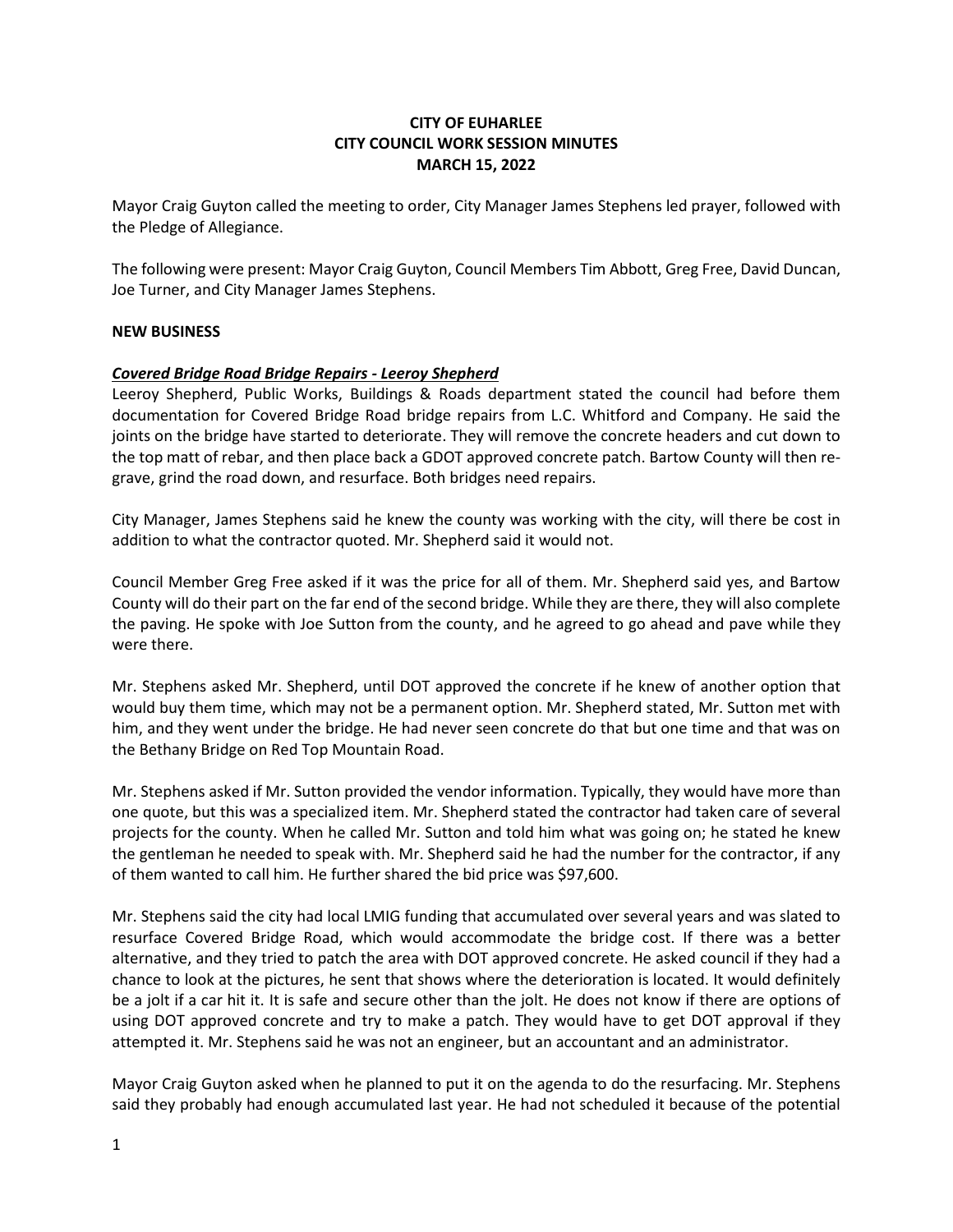work at Osborne Park and with the equipment that may be involved. He did not want to resurface it, and it get scarred up from heavy equipment. The cost would probably be less than what is build up in the fund.

Mayor Guyton said he was thinking if they were going to already be there to do the patch work, they could do it at the same time. However, it would still leave the same problem if they began construction on Osborne Park. They would still have some scarring, and he would not want to do that to fresh concrete. The bridge needs to be repaired first, if you want to call it an emergency compared to resurfacing. Mr. Shepherd said the contractor will cover all the traffic control. Sometimes if the job takes long enough, they will come in and set up red lights, if requested, not to shut the road down.

Council Member Greg Free asked if it was normal for them to offer some type of warranty or is that not the case. Mr. Shepherd said he was not sure. Mr. Stephens said, the bridge needing the repair is only about 12 years old, and with his luck the warranty expired last week. It is not an old bridge. Mayor Guyton said to ask the contractor about a warranty and have it ready for the city council meeting.

Council Member Tim Abbott asked if they had contacted GDOT and asked them to inspect it. He was reading about their bridge maintenance program, and last year they spent \$41.9 million on maintenance on the life of bridges in Georgia. So, his question was about exploring every option for support. It may be a dumb question but wanted to make sure they explored every option outside the county to see if assistance was available. Mr. Stephens said there is a local bridge inspection department he could get to answer the question if there is a lesser alternative to buy them a few years. He would check, because he was not sure what Mr. Sutton had done, with him being the expert in Bartow County, he was certain he dotted the I's, but he would make sure they were dotted.

Mr. Stephens asked Mr. Shepherd to get with the contractor about the warranty, and they could get together to determine the best option, if it is full-fledged or they could take another option. He will have the answers at the April voting meeting.

#### *JCP Request to Purchase Equipment- James Stephens*

City Manager, James Stephens stated the council had a bid summary page for a mower for the recreation department. The department has a mower that is 4 to 5 years old, with a lot of hours on it, and time for a change. Behind the summary page, they had copies of emails and/or quotes from (3) different sources. The summary page had a highlighted figure from Franklin Tractor for \$9,899 for the Grasshopper 61 inch which is Ms. Pruitt's recommendation. There is time between now and April 5<sup>th</sup> to come up with any additional questions you may want to ask them.

Mayor Craig Guyton asked if it was a budgeted item. Mr. Stephens said, it would be funded by SPLOST. Council Member Joe Turner stated the Grasshopper was one of the best mowers, and he does not think they need to look for other name brands. Council Member David Duncan mentioned it to Leeroy Shepherd, and he said the grasshopper would be his choice. Mr. Stephens said they would have it prepared in final form for April 5<sup>th</sup>.

#### *Bradley Farms Lease - James Stephens*

City Manager, James Stephens said although they recently reviewed the lease in the February meeting, the lessee has asked if they would consider updating the due date. As he shared in an email considering they had survived a slow period related to the pandemic, he recommended not only to change the due date, but to include the rental period to expire on the 15th of the month. It would give them 15 days, approximately a \$225 value, but recommended the change at a no cost adjustment to Bradley Farms.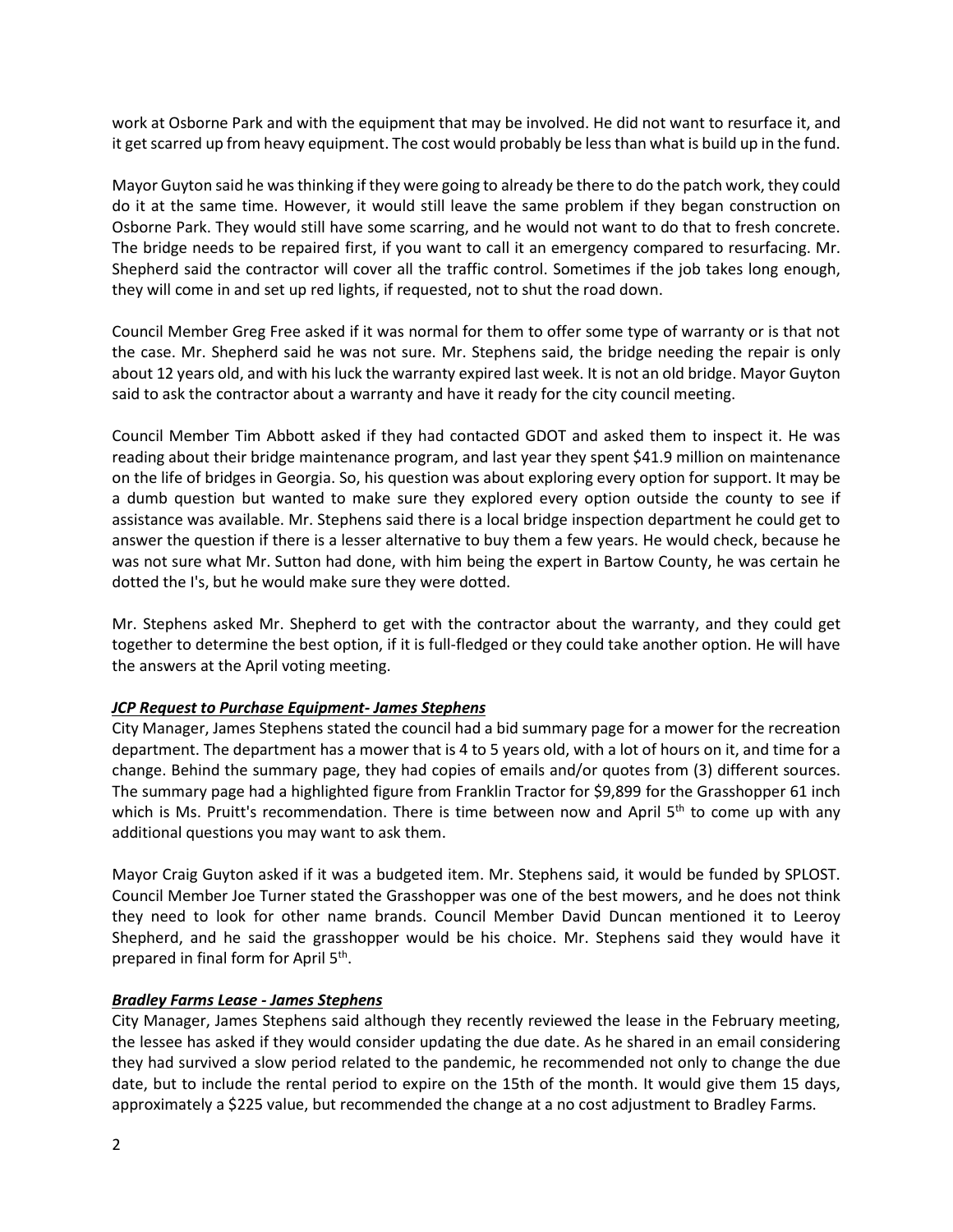## *Frankie Harris Park Bids - James Stephens*

City Manager James Stephens stated they had a pre-bid meeting a week prior to the current meeting, for fifteen additional RV sites at Frankie Harris Park that would include full hook up. There were (4) firms that attended. The bids were due at the current meeting at 7:00 pm. They received two bids. One bid was from Teal Education & Engineering Consultants out of Florida at 4:45 pm. The second bid was from CROY at 5:32 pm. He opened the bids and provided totals for each. The representative from CROY was present, and all the firms were offered the opportunity to speak after they opened the bids. The Teal bid in sealed format, total cost for design \$44,500. The second bid from CROY, who is out of Marietta but has an office in Cartersville. The sealed bid with a total cost including construction inspection, which was to be included, was \$60,000. If they both are responsive after the evaluations of the bids are complete, the amounts are \$44,500 or \$60,000. He stated that Mr. Chad Chastener, representative for CROY, was present and made a few comments about their bid.

Mr. Chastener stated their bid was quoted on the worse case. The main thing that kind of worried them was the new road through the creek and coming up to the park. There is a lot to do with the Core and EPD. There are definitely some options to look at without an engineer if they go down that road to save some money. They are very experienced, with a 124-person company that works all over the Southeast. They have a good length of projects and would love the opportunity to work with the city. He asked if they had any questions.

Mr. Stephens asked if Mr. Chastener understood the city wanted the road to come across the creek, which wasincorrect. If he were saying, sewer across the creek, that would be an obstacle. The road was intended to come in from Covered Bridge Road, circle in, and tie into the existing entrance. It was not to be a new route across the creek. Mr. Chastener said, no sir. They understood the asphalt drive from Covered Bridge Road and Frankie Harris Park to the existing drive; they figured it was up, over and in.

Mr. Stephens said if that was a big cost factor, which may be a big difference in the cost. Mr. Chastener said they could definitely look into that down the road.

Council Member David Duncan said, where the bridge is now, it will tie in, go around to it, and not go straight across. Mr. Stephens said if he entered the park from the Five Forks Road entrance, the road taken to get to the Pavilion where they conducted the meeting, the road from Covered Bridge would come back and tie into the same entrance. Mr. Chastener said they discussed at the pre-meeting, coming in by the library, go down and then come around. That was something he knew one of the other companies got confused on. Mr. Stephens said he had the meeting recorded, and he apologized for the confusion.

Mayor Craig Guyton stated, since it had created some confusion, and they are not in a full-scale rush; that part of the bid evaluation, go back to all four companies and make sure they understand the route. If you do have to deal with the sewer line, and deal with the road coming across there, just make sure everybody is aware. During your evaluation, if anybody wants to submit an amended bid on that part it should not be a problem. Mr. Stephens said he would touch base with Mr. Pettit, city attorney, to make sure he does it in a legal fashion and make sure it protects all parties.

Mayor Guyton said, if they need to do a re-bid, they can do that. If they do not, they can take an amended bid based on a misunderstanding. If not, just have another pre-bid meeting, advertise it and do it the same exact way for next work session on April 19<sup>th</sup>, and if an amended bid, April 5<sup>th</sup>.

Mr. Stephens thanked Mr. Chastener for not only submitting a bid but staying for the meeting because if he had not been there to make the presentation, it would not have been discussed.